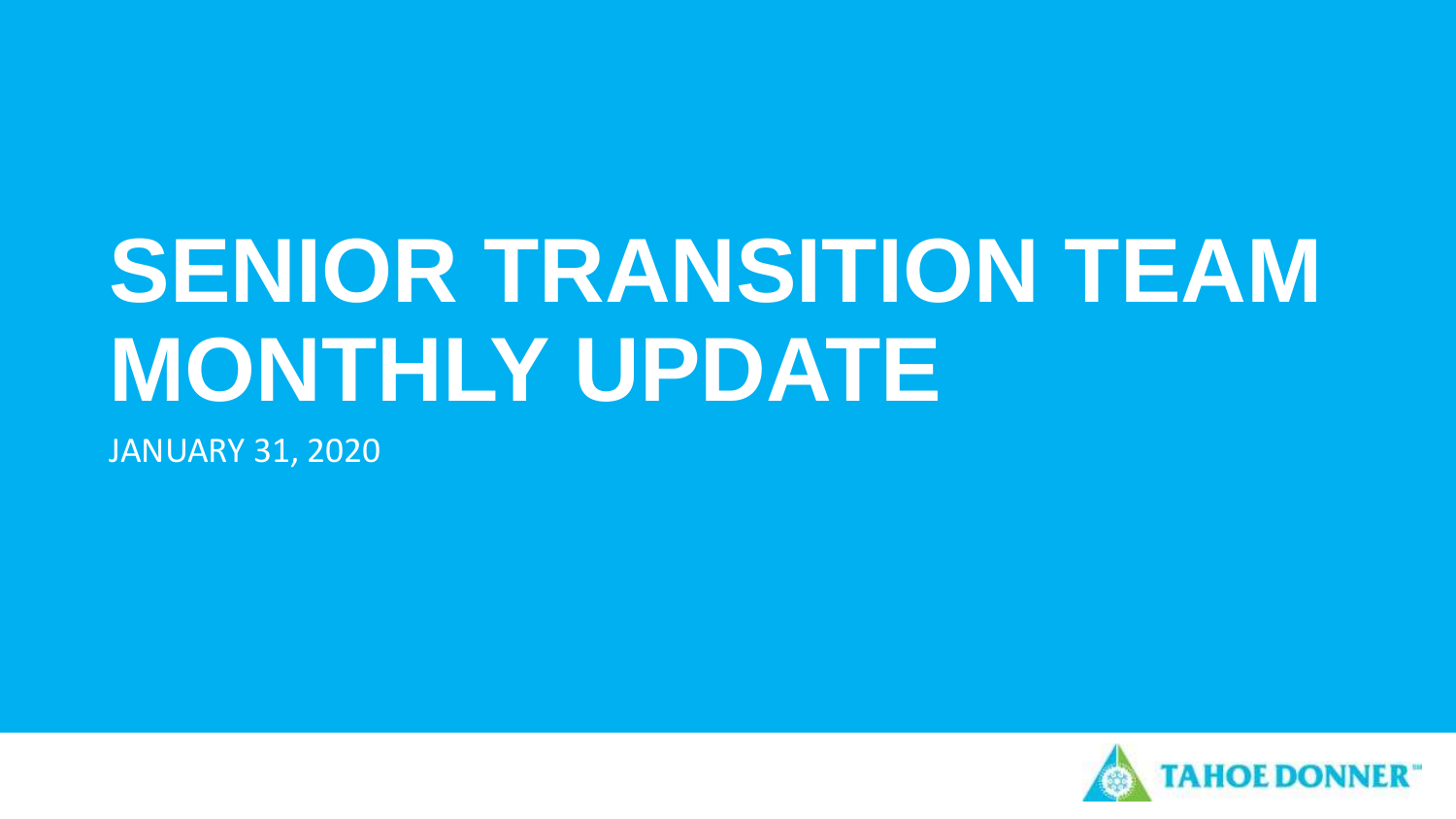### HIGH LEVEL ASSOCIATION UPDATES

- Employee Count 584 (FT+PT+Seasonal)
- FT Position Openings: General Manager, Financial Analyst, AP Coordinator
- December 21-January 5 Holiday Period overall success with results favorable to budget
- Trout Creek Recreation Center Expansion near completion
- AlertWildfire (aka AlertTahoe) Fire Camera MoU Executed. Planned for installation June 2020 permits/snowpack dependent
- 45-day Notices for Member Comment: Architectural Standards Fee Schedule, new ADU/JADU rules
- December Customer Satisfaction Ratings: average rating on Likemoji was 4.4 and our Zendesk customer satisfaction rating was 96%!

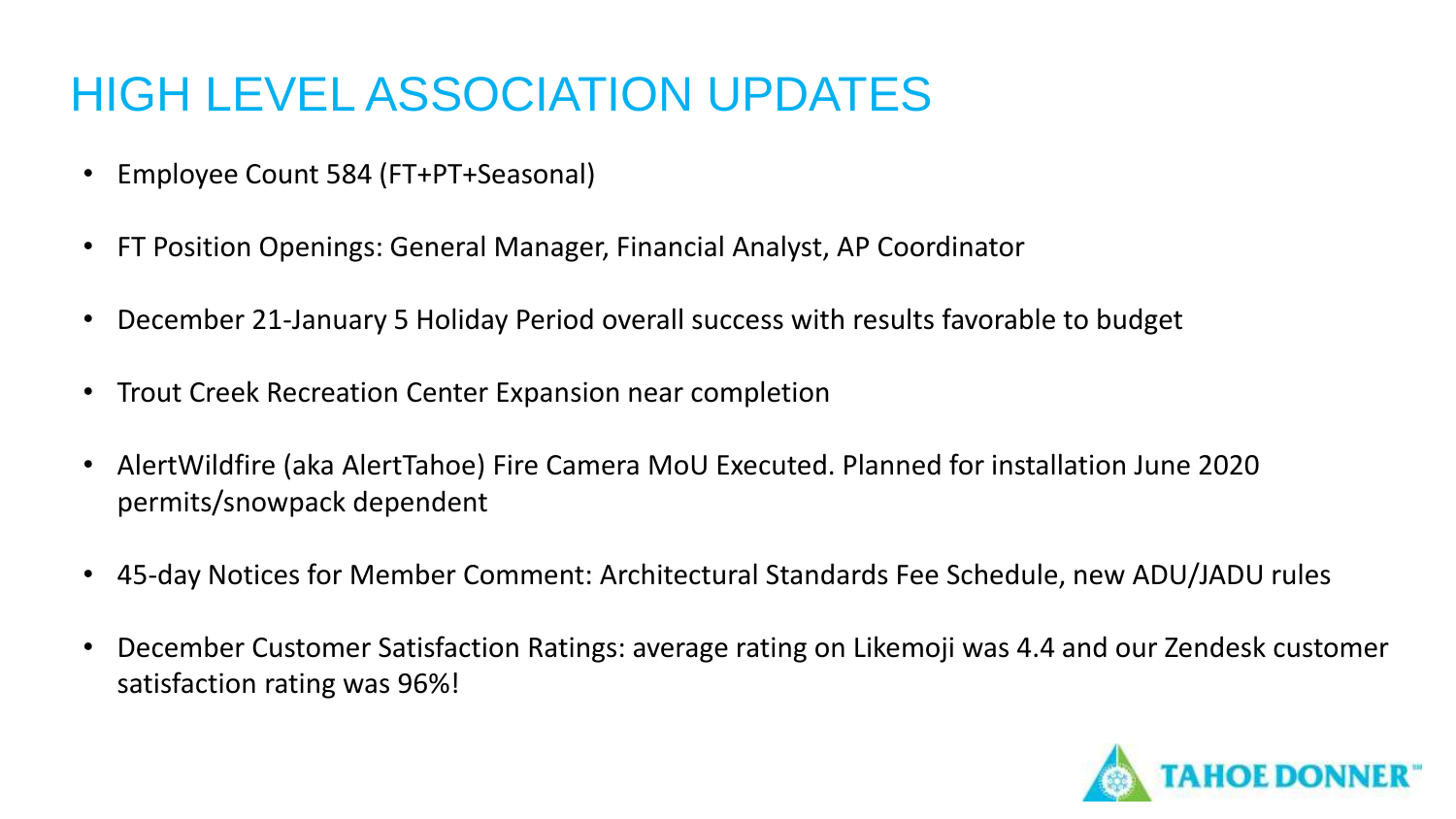Downhill Ski Resort

- Good x-mas holiday period participation with overall skier visits and revenue up 2% and 1% respectively to 2018
- Strong MLK weekend numbers with skier visits and revenue up 30% and 18% respectively to 2018 weather and power
- Staffing looks good for now with J1's all here and working
- New year's eve ER mechanical issue hydraulic tensioning system down all day
- Relay on the ER tensioning system caused a two hour closure on 1-21
- All other equipment functioning

Cross Country

- Great x-mas holiday period with overall skier visits and revenue up 29% and 22% respectively to 2018
- Great MLK weekend with skier visits and revenue up 46% and 28% respectively to 2019
- No staffing concerns
- Equipment functioning well PB 100 to assist with high school race grooming in early Feb
- Rental equipment replacement plan modification prolink

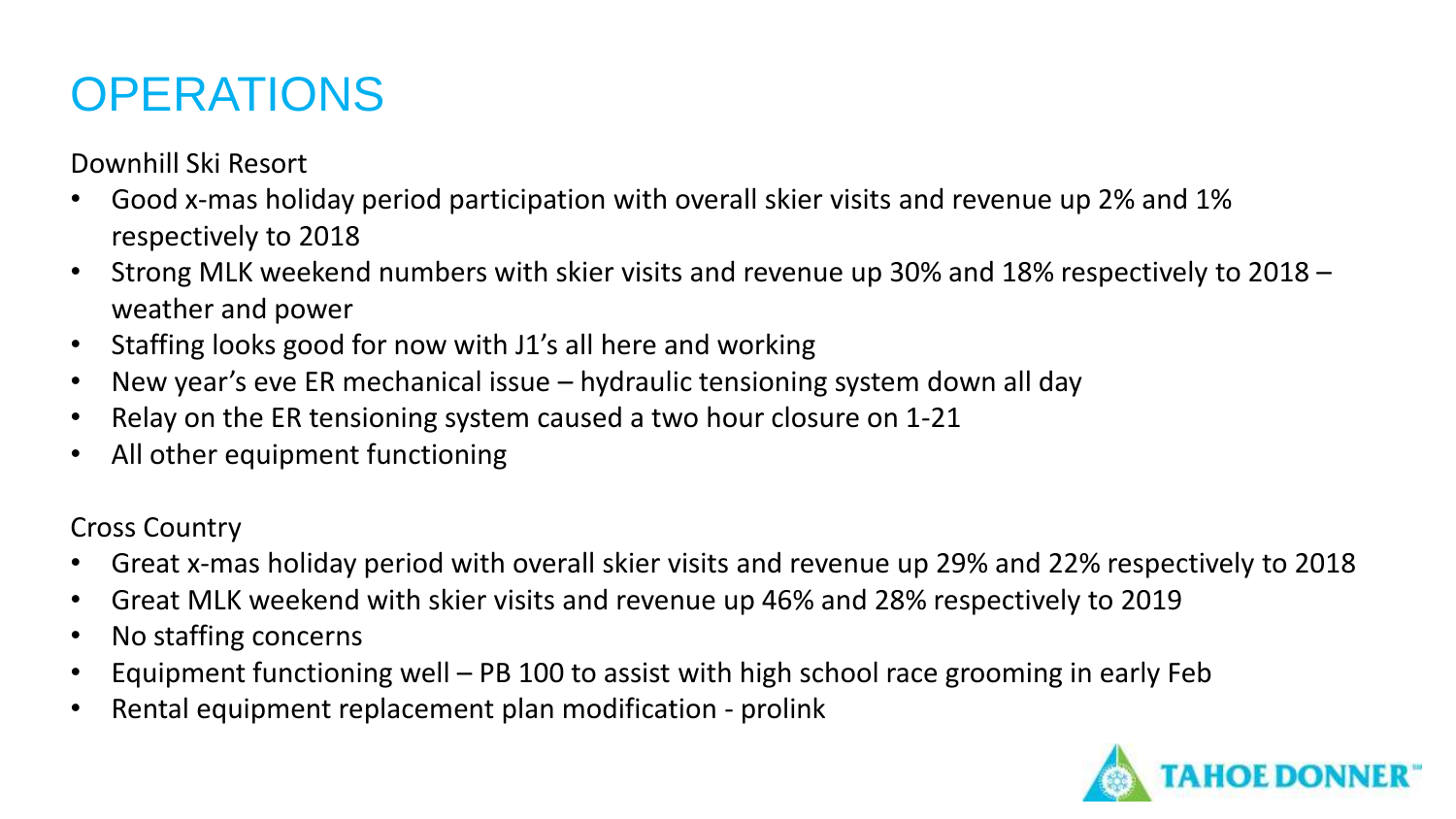Snowplay –

- X-mas holiday period started out slow but finished with solid numbers especially considering conditions (handmade tube run). Overall visits and revenue flat and up 2% respectively to 2018. Revenue down to budget by 6% for the period
- Small storm accumulations between x-mas holidays and MLK allowed groomer access to assist with tube lanes. MLK visits and revenue up 14% to 2019

Trout Creek -

- Low participation levels during the past two holiday periods  $-$  % the facility
- Custodial hiring effort still underway
- Equipment delivered and assembled 1-21 and 1-22
- Stored Cardio equipment relocated into the new space
- Fitness classes to begin ASAP
- Old weight equipment will be disassembled and stored in a container until we can find a buyer
- We will soon know how much additional cardio equipment we will be able to add to the facility

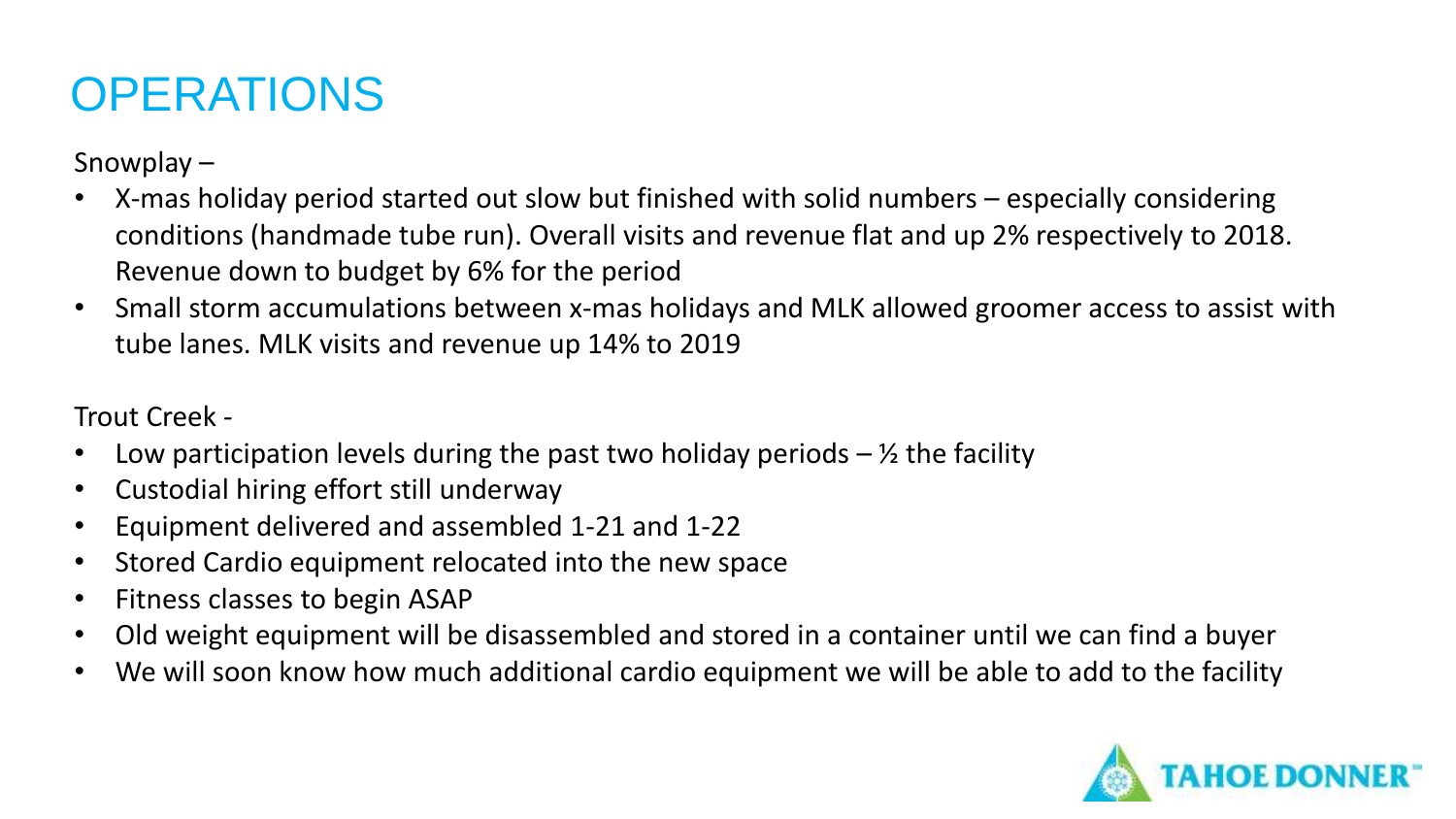Lodge –

- X-mas holiday period covers and revenue down 12% and 7% respectively to 2018
- MLK weekend covers and revenue down 30% and 21% respectively to 2019
- Staff is looking into these y2y changes for understanding open table, pricing, 49ers games, weather, products, etc
- New banquet manager has been hired
- All repairs completed

Alder Creek Cafe –

- X-mas holiday period revenue up 33% to 2018 open for dinner on 12-20
- MLK weekend revenue flat to 2019 for lunch (\$9,962), \$4,375 dinner revenue for the weekend
- Good feedback for this service and some good suggestions that we will be incorporated moving forward
- Good participation in Bingo and Trivia nights as well as live music events

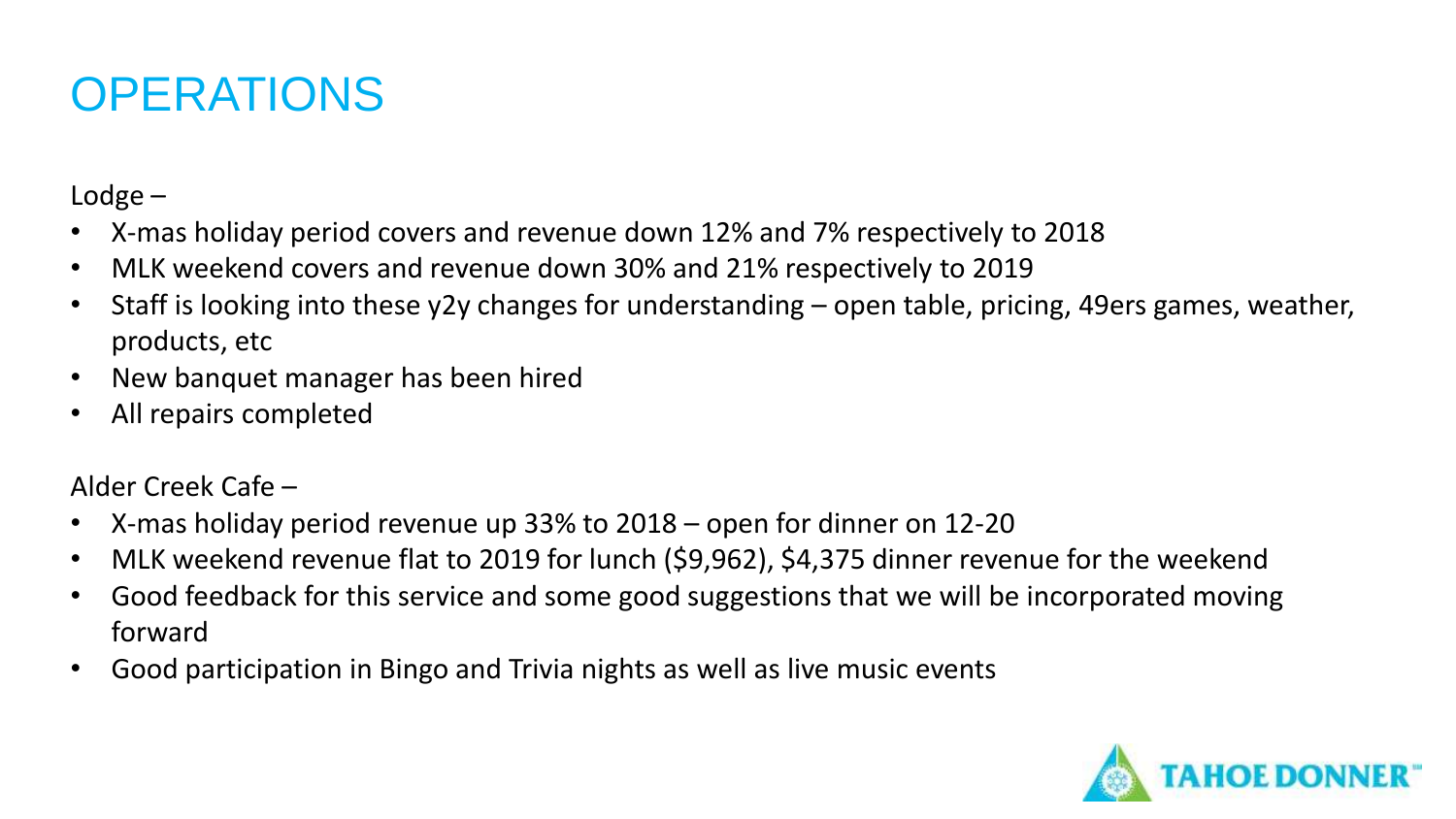Summer operations –

- EQ Member boarding applications are currently being accepted with public beginning March 1
- Campground reservations begin on Feb 1
- All summer camp registration will begin on March 10 for members and March 24 for guests
- Tennis won awards for tournaments this past summer Most Outstanding NTRP Tournament of the Year and Ian Mindell won Tournament Director of the Year
- Summer concert main acts are booked and one opening act has been booked.
- Summer F and B and POTH plans to be developed in the next few weeks

Amenity Access Policy Review

- Working on a few general conceptual options with a list of "menu" items that could be incorporated into each option.
- Feedback form is posted, feedback email address is live, Lindsay and I will be working on a survey to be administered next month
- Very divergent feedback to date from the membership
- Amenity usage analysis from 2017 to be updated with 2018 and 2019 data

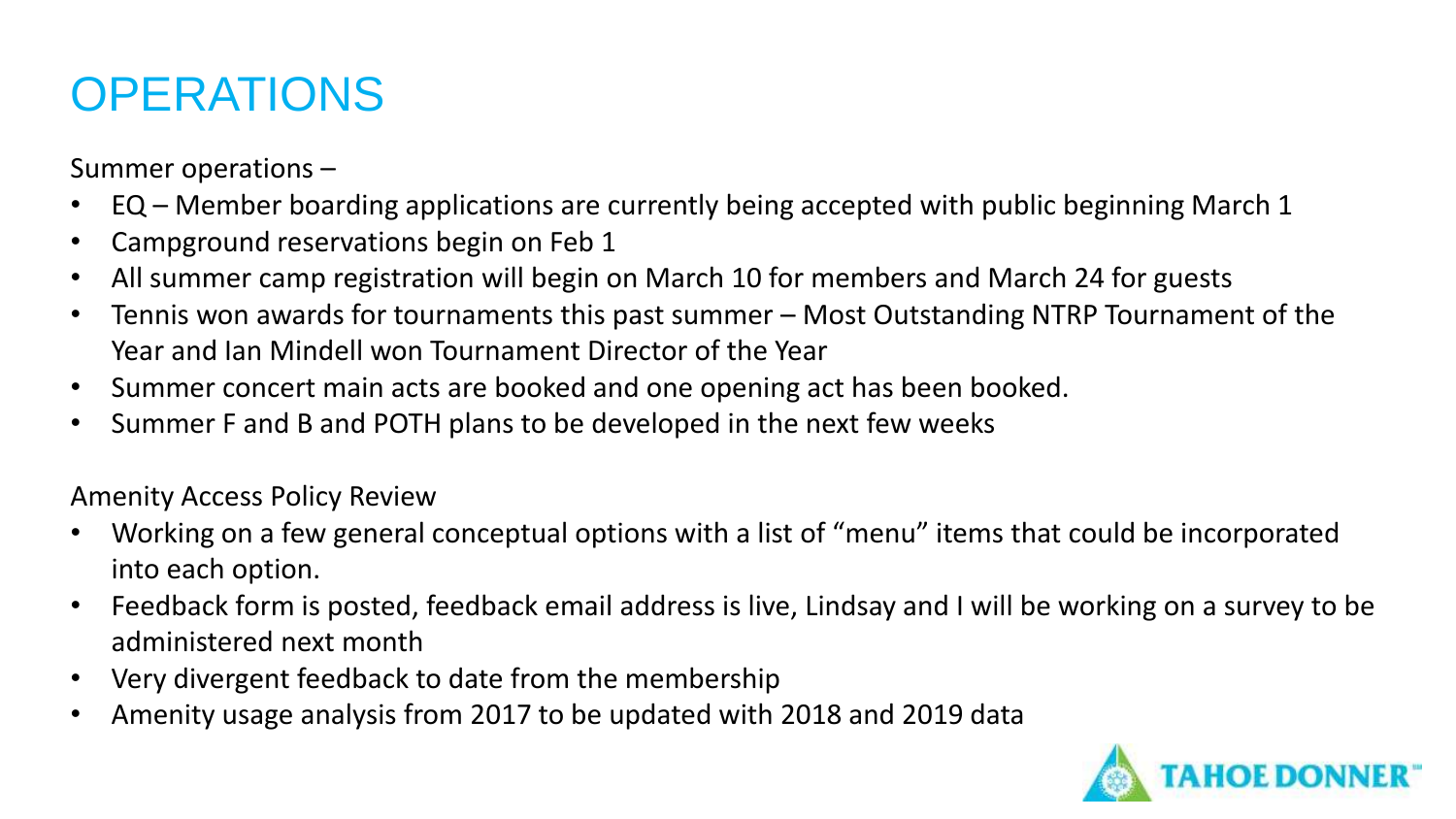### CUSTOMER SERVICE REPORT – LIKEMOJI



#### **FROM LIKEMOJI**

**DECEMBER TOTAL: 882 TOTAL STAR REVIEWS 300 COMMENTS AVE. RATING: 4.4 OUT OF 5** *(VS. DEC. 2018 = 4.4)*

#### **2019 TOTAL:**

**9,673 TOTAL STAR REVIEWS 984 COMMENTS AVE. RATING: 4.4 OUT OF 5** *(VS. 2018 = 4.3)*

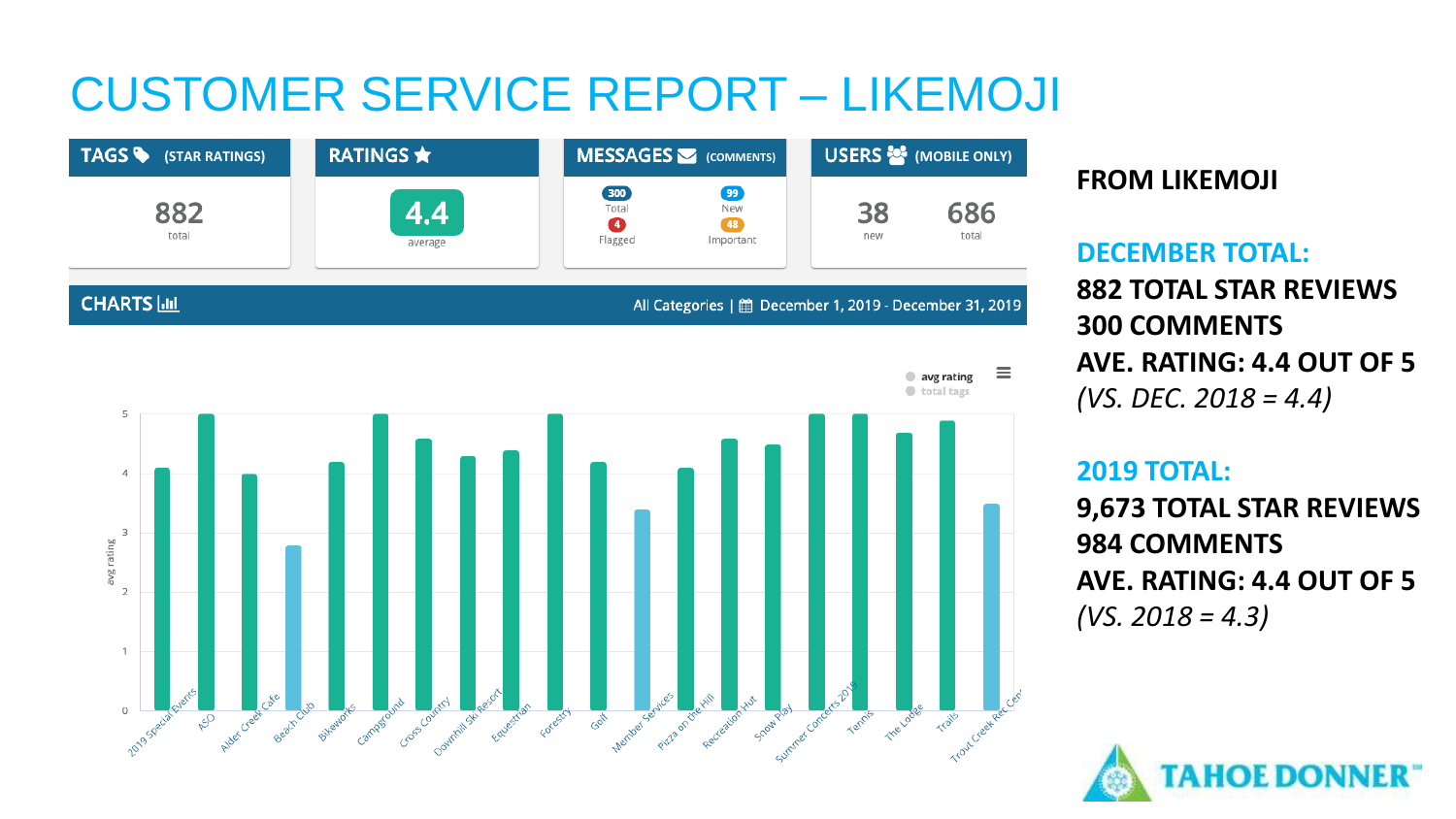### CUSTOMER SERVICE REPORT – ZENDESK

#### **FROM ZENDESK**

#### **DECEMBER:**

**3,602 TOTAL HELP TICKETS AVE. RATING: 96%** *(INDUSTRY AVE. = 90%)*

#### **2019 TOTAL:**

**23,562 TOTAL HELP TICKETS** *(VS. 2018 = 19,455)* **AVE. RATING: 96.6%** 

**NOTE:** On-boarded the Downhill Sales Team on to Zendesk prior to the season start. Benefits include better metrics of volume to adjust for staffing and ability to follow customer through their interactions to provide a better experience, as well cross-train w/ Member Services to support both team's customer service goals.

**Ticket Stats** 

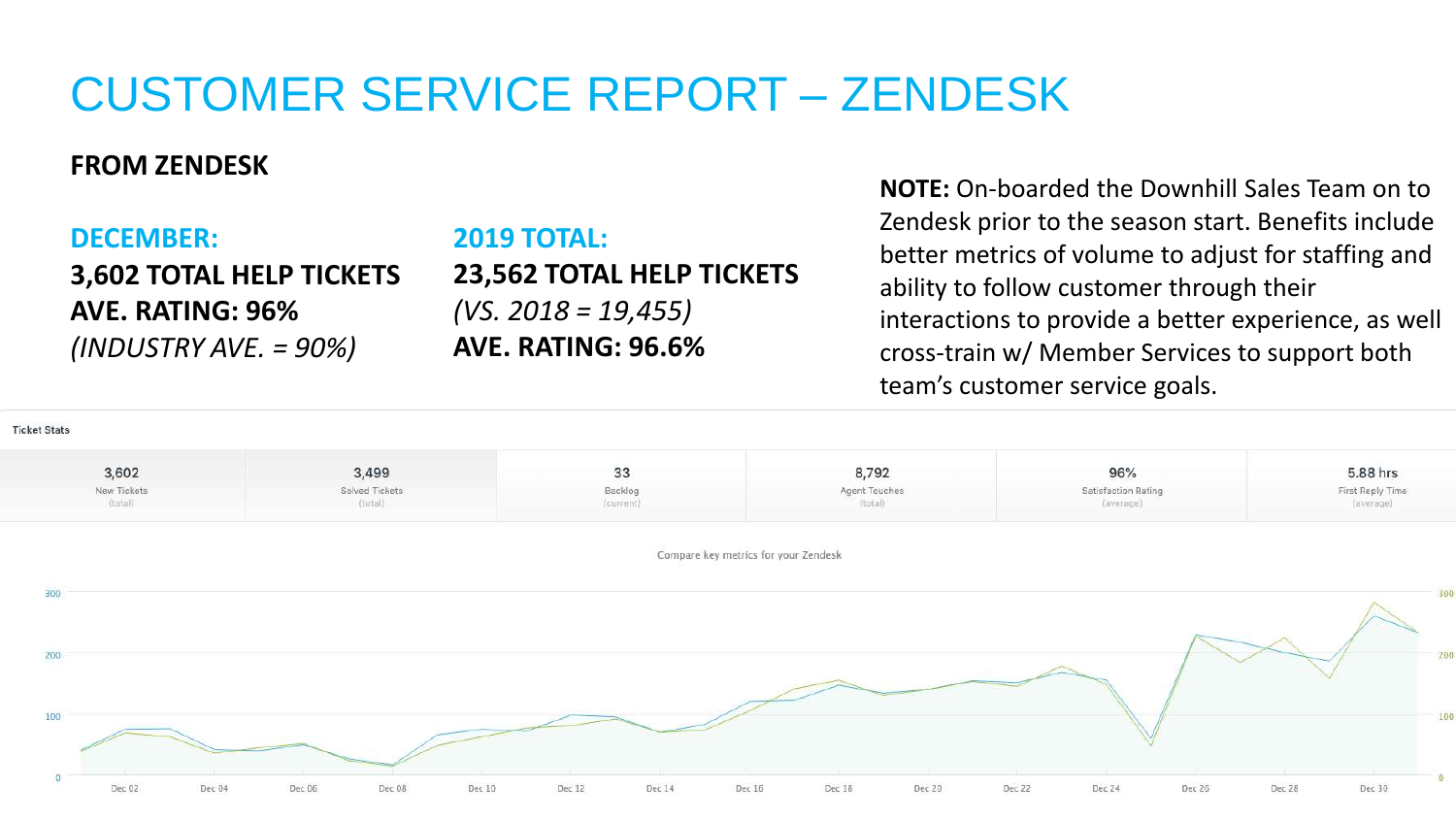### COVENANTS ENFORCEMENT YEAR-END

| <b>COMPLAINT CATEGORY</b>            | 2017           | 2018           | 2019            |
|--------------------------------------|----------------|----------------|-----------------|
| Garbage Spill                        | 56             | 66             | 102             |
| Lighting                             | 20             | 63             | 80              |
| Noxious Activity                     | 32             | 63             | 37              |
| Noise:                               | $\Omega$       | 5 <sup>1</sup> | 32              |
| Comment/Concern/Opinion              | 6              | 32             | 30              |
| Parking                              | 15             | 50             | 29              |
| Storage                              | 42             | 70             | 26              |
| Animal Control                       | $\mathbf{I}$   | 21             | 18              |
| <b>Business Activities</b>           | $\overline{3}$ | 9              | 12              |
| Fire Safety                          | $\circ$        | 20             | 12 <sup>°</sup> |
| Non-Covenants                        | 30             | 22             | 5               |
| Nuïsance                             | $\circ$        | o              | 5               |
| Common Area                          | $\overline{2}$ | $\circ$        | 4               |
| Camping                              | $\vert$ 1      | 3              | $\overline{2}$  |
| Dilapidated Vehicle                  | $\overline{3}$ | 1.1            | $\overline{2}$  |
| Forestry                             | 20             | 5              | $\overline{2}$  |
| STR Non-Registration                 | <b>N/A</b>     | N/A            | $\overline{2}$  |
| Trash Dumping                        | $\overline{0}$ | O.             | $\overline{2}$  |
| Vehicle/Commercial                   | $\circ$        | 6              | $\overline{2}$  |
| Vehicle Restriction                  | $\Omega$       | o              | $\overline{2}$  |
| Inoperable Vehicle                   | 1              | $\circ$        | 1               |
| Firearm (BB Gun)                     | ٥              | Ť.             | 0               |
| Garbage Misc.                        | $\overline{2}$ | $\mathbf{I}$   | 0               |
| Hunting                              | $\circ$        | 1              | $\circ$         |
| Lighting Misc.                       | $\circ$        | 1              | ö               |
| No Permit ASO                        | $\overline{3}$ | O.             | $\circ$         |
| Private Property Machinery           | $\overline{2}$ | $\circ$        | $\circ$         |
| Storage Misc.                        | 12             | $\circ$        | 0               |
| <b>GRAND TOTAL COMPLAINTS</b>        | 251            | 440            | 407             |
| <b>GRAND TOTAL ACTUAL VIOLATIONS</b> | 144            | 266            | 301             |

The top two complaints in 2019 were garbage spills and exterior light pollution. Lighting complaints eclipsed storage complaints, which has traditionally been one of the top two complaints.

#### **COVENANTS HEARINGS FINE**

| APRIL                                                    |         |
|----------------------------------------------------------|---------|
| Fire Safety (Defensible Space)                           | \$1,000 |
| Garbage Spill                                            | \$400   |
| Garbage Spill                                            | \$400   |
| Noxious Activity (Loud Party)                            | \$200   |
| Exterior Light Pollution                                 | \$200   |
| JUNE                                                     |         |
| Noxious Activity (Loud Altercation) \$200                |         |
| STR Non-Registration                                     | \$200   |
| Noxious Activity (Dog Attack)                            | \$200   |
| Noxious Activity (Trespassing)                           | \$200   |
| Exterior Light Pollution                                 | \$200   |
| AUGUST                                                   |         |
| Fire Safety (Defensible Space)                           | \$4,000 |
| Fire Safety (Defensible Space)                           | \$2,000 |
| Noxious Activity (Barking Dog)                           | \$400   |
| Noxious Activity (Loud Party)                            | \$200   |
| <b>Exterior Light Pollution</b>                          | \$600   |
| SEPTEMBER                                                |         |
| Noxious Activity (Loud Party)                            | \$200   |
| Exterior Light Pollution                                 | \$200   |
| Fire Safety (Defensible Space)                           | \$1,000 |
| Noxious Activity (Trespassing)                           | \$200   |
| <b>NOVEMBER</b>                                          |         |
| Naxious Activity (4 Events,<br>Fire Safety, Trash Spill) | \$800   |
| DECEMBER                                                 |         |
| Fire Safety (Defensible Space)                           | \$1,000 |

Fire Safety (Defensible Space)

\*No Covenants Hearings Fines were issued in January, February, March, May, July or October.

Tree Removal (16 Trees)

**GRAND TOTAL** 

\$1,000

\$16,500

\$31,300

#### **MONTHLY COVENANTS COMPLAINTS**



| <b>COMPLAINT SOURCE</b>       | 2017 | 2018 | 2019 |
|-------------------------------|------|------|------|
| Staff                         | 108  | 73   | 95   |
| OneStop                       | 82   | 104  | 83   |
| Email                         | 39   | 152  | 121  |
| In Person at ASO              | 11   | 20   | 28   |
| Telephone                     | 11   | 81   | 80   |
| <b>GRAND TOTAL COMPLAINTS</b> | 251  | 440  | 407  |

#### Items in Progress:

- Committee work on draft Covenants Enforcement Procedures Update
- Member education, engagement and excellent member service during enforcement process **AHOE DONNER**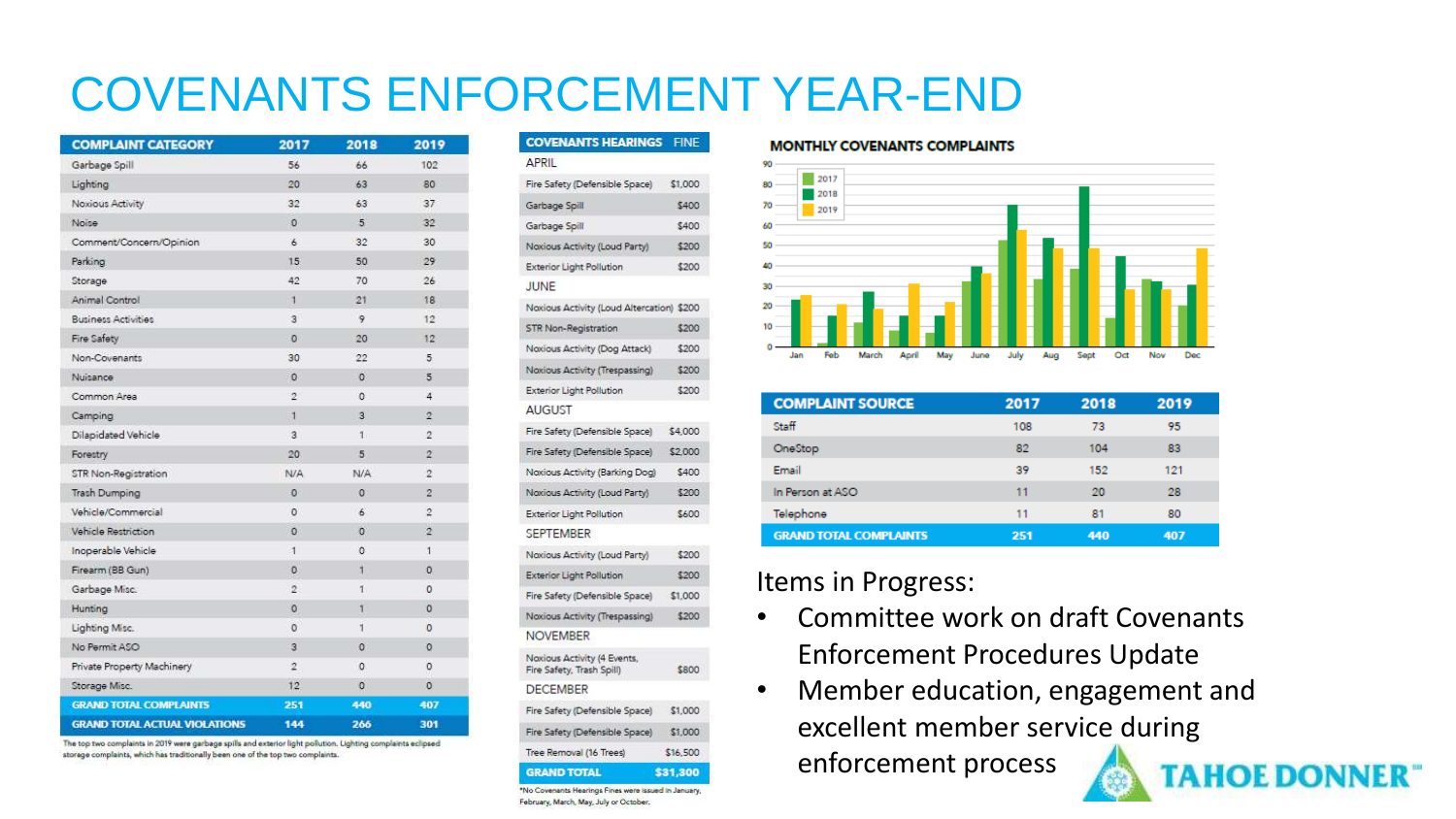# ARCHTECTURAL STANDARDS YEAR-END





#### **PERMIT CATEGORIES COMPARISON**



• 2019 Q4 MANAGEMENT OBJECTIVE - *ASO/ASC Task Force Recap (Extended)*

#### Items in Progress

- Management Action Plan on ASO/ASC Task Force Recommendation in progress in addition to other management driven initiatives focused on continuous improvement; based on member permit surveys and other feedback tools.
- ASO Customer Service Survey
	- 4.1/5.0 satisfaction rating
	- Continuous following closure of permit

Year End Permit Highlights

• Total permit applications approved 327

**AHOF DONNER** 

- Total permits issued 296
- 22 new home construction permits

issued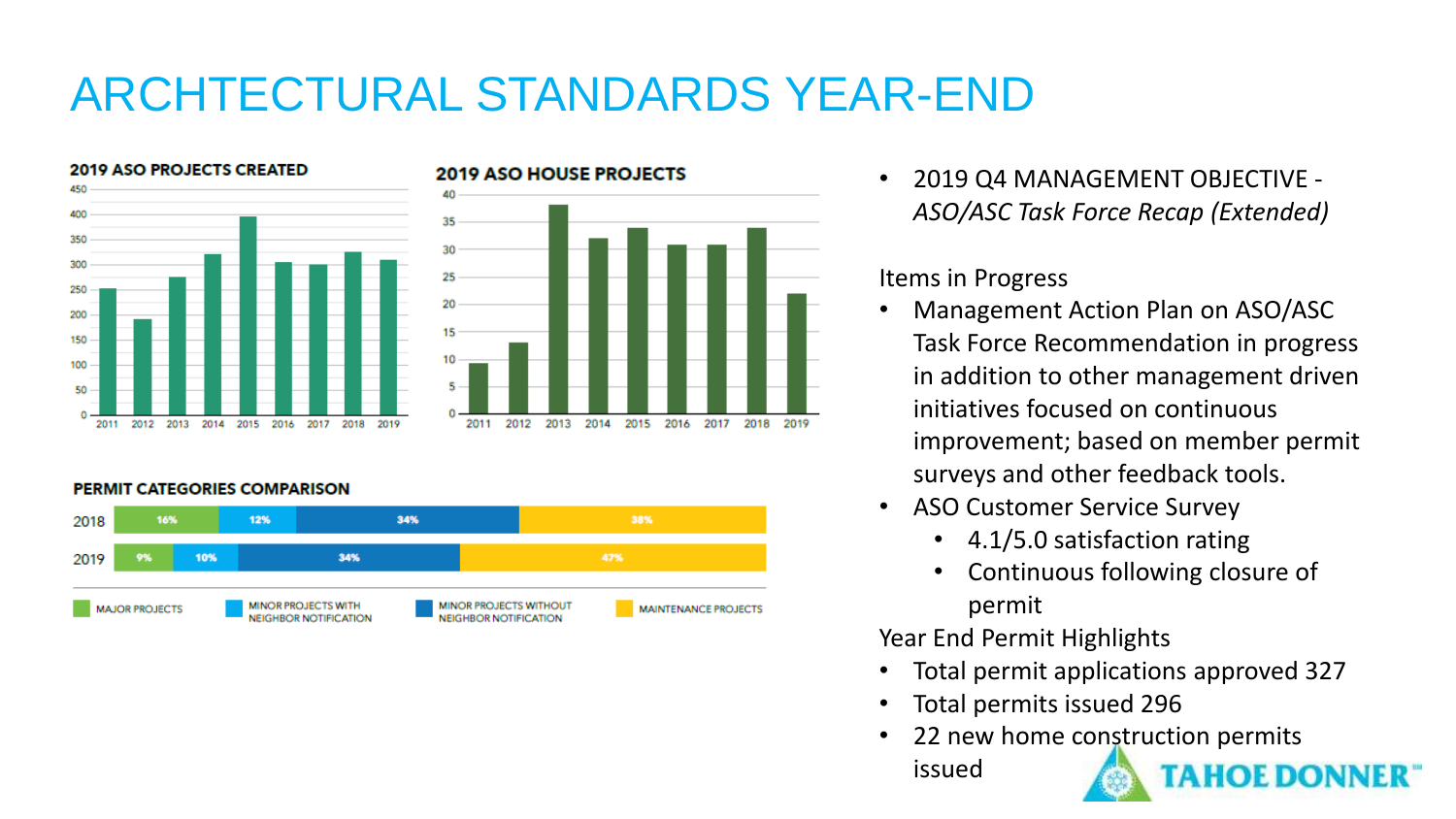### FORESTRY







Items in Progress

- 2020 Homeowner Defensible Space Inspection Program -1,049 properties were inspected
	- 67 properties passed the initial inspection
	- 982 needing some form of work to be compliant
	- Initial pass/fail notification 50% complete; May 15 letter mailing

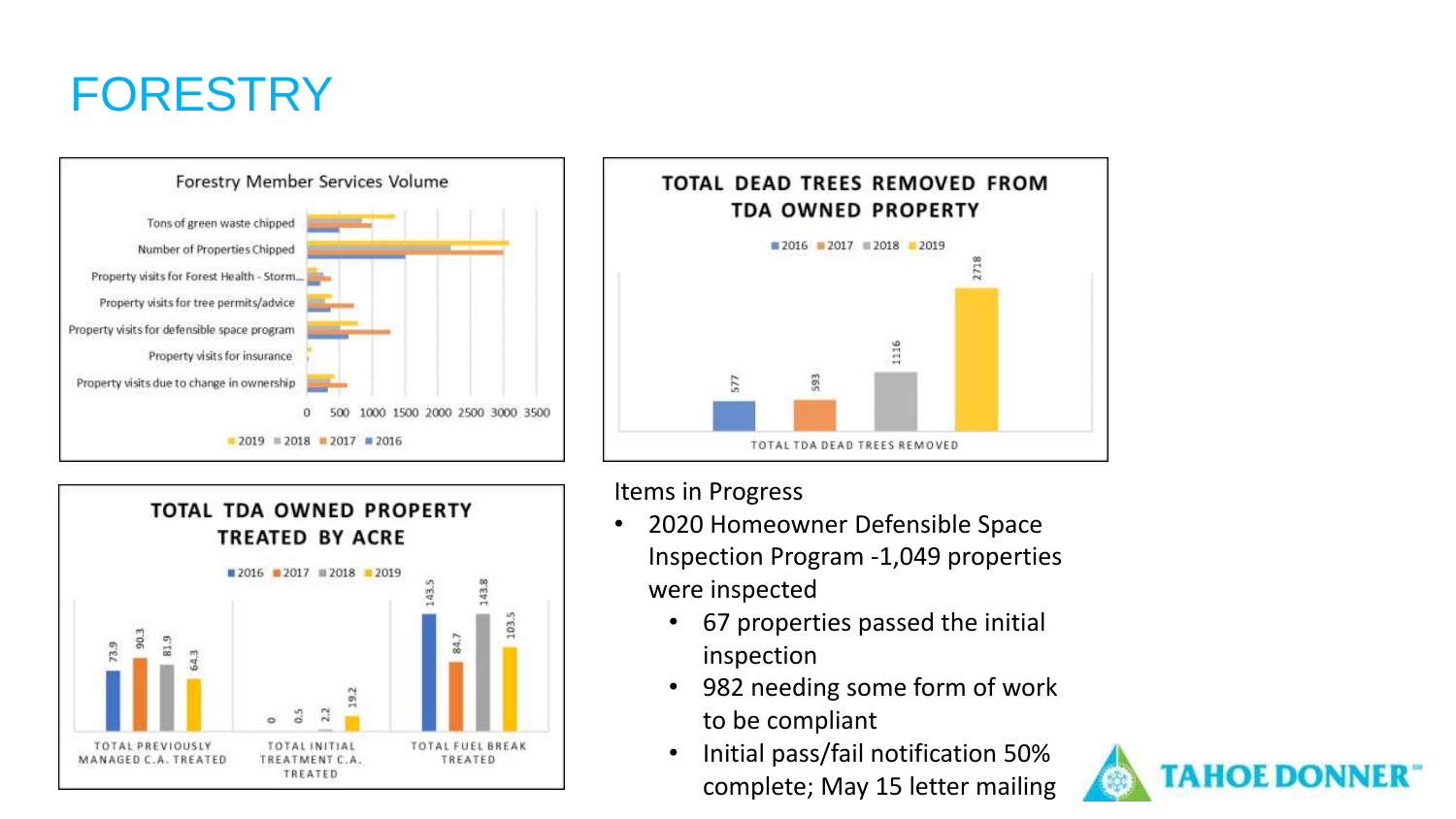### TRAILS + GOLF



Items in Progress

- 2020 Capital Projects Planning
- Nature Loop: California Department Fish and Wildlife Grant Application Submitted
- Trails Master Plan Update continues with goal of July completion



Items in Progress

- 3.5 acre bentgrass crop was successfully planted in Livingston, CA on 10/4/19
- Seed germination occurred in late October
- Mowing commenced in November. As of last report our future greens look great

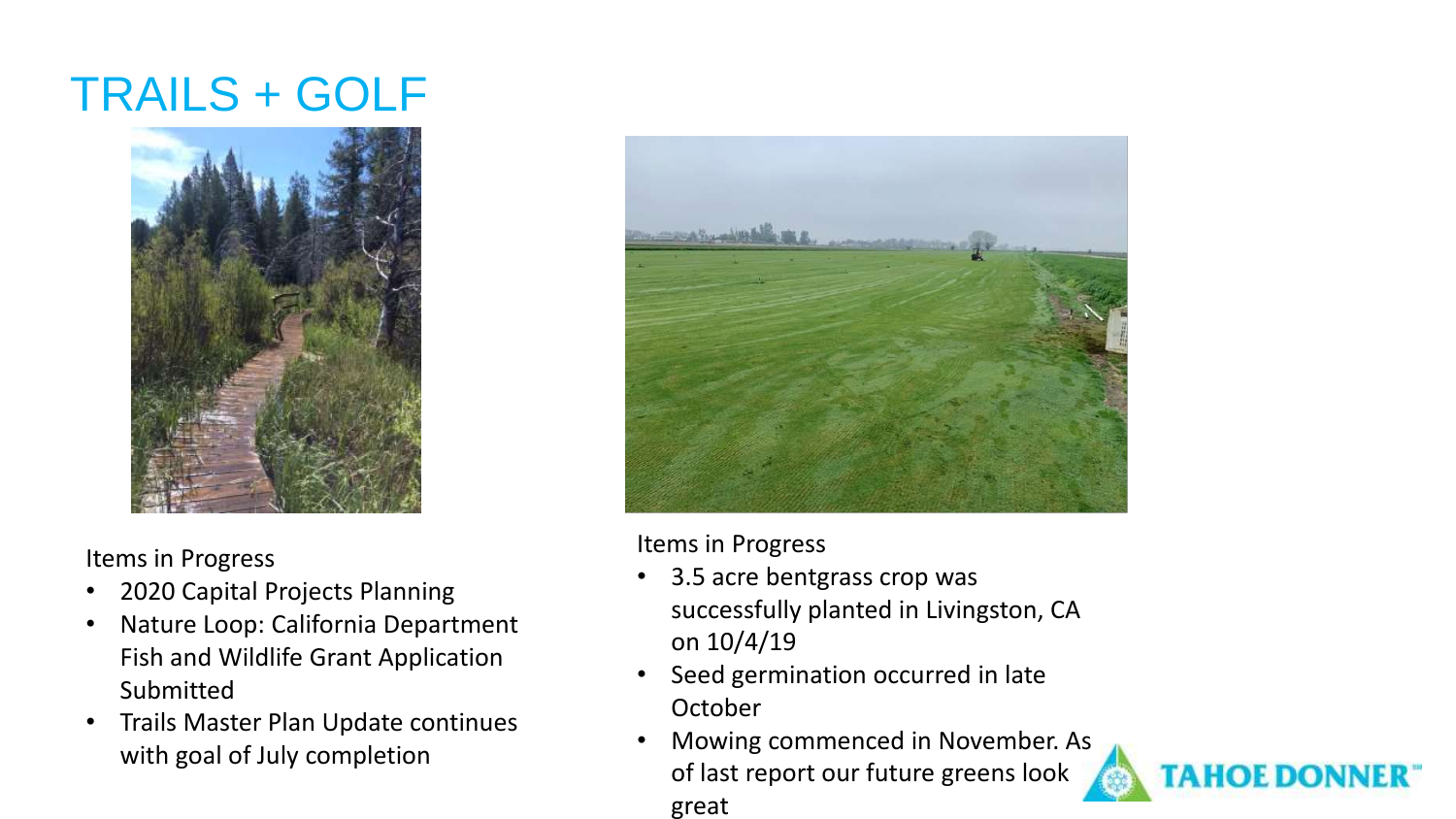# RISK + LOSS CONTROL

#### Accomplishments

- Workers Compensation Audit 2018-2019 completed
- General Liability Gross Receipts Audit 2018-2019 completed
- Mountain Guard Winter Loss Site Visit January 8 successful visits with clean review
- Workers Compensation Claims Review Q1 with Interwest Insurance claims team successful close of claims resulting in request to WCRIB for revised EXMod expected to result in decrease of ExMod from .89 to .84.
- 97% of managers/supervisors rated TD a safe place to work in recent survey

|                                 | <b>MONTHLY INCIDENTS SUMMARY 2019</b>          |                             |  |    |                         |          |
|---------------------------------|------------------------------------------------|-----------------------------|--|----|-------------------------|----------|
|                                 | Incident Type # of Cases   Medical Non Medical |                             |  |    | <b>Total Cases</b>      |          |
| <b>Property Casualty Claims</b> | <b>Burglar/Fire Alarm Activation</b>           | 15                          |  |    | 15                      |          |
| <b>None</b>                     | Cash Loss - Bank Shortage                      |                             |  |    |                         |          |
|                                 | Employee Injury/Illness                        |                             |  |    |                         |          |
|                                 | Guest Incident Injury                          |                             |  | 23 | 31                      |          |
|                                 | Incident Report - Facility                     |                             |  |    |                         |          |
| Year-end incident summary:      | Dishonest Associate                            |                             |  |    |                         |          |
|                                 | <b>TDA Auto Accidents</b>                      |                             |  |    |                         |          |
|                                 | Theft of Company Property                      |                             |  |    |                         | Total 59 |
|                                 |                                                | <b>WORKERS COMPENSATION</b> |  |    |                         |          |
|                                 |                                                | <b>Notification Only</b>    |  |    | <b>Medical Required</b> |          |
|                                 |                                                |                             |  |    |                         |          |
|                                 |                                                |                             |  |    |                         |          |

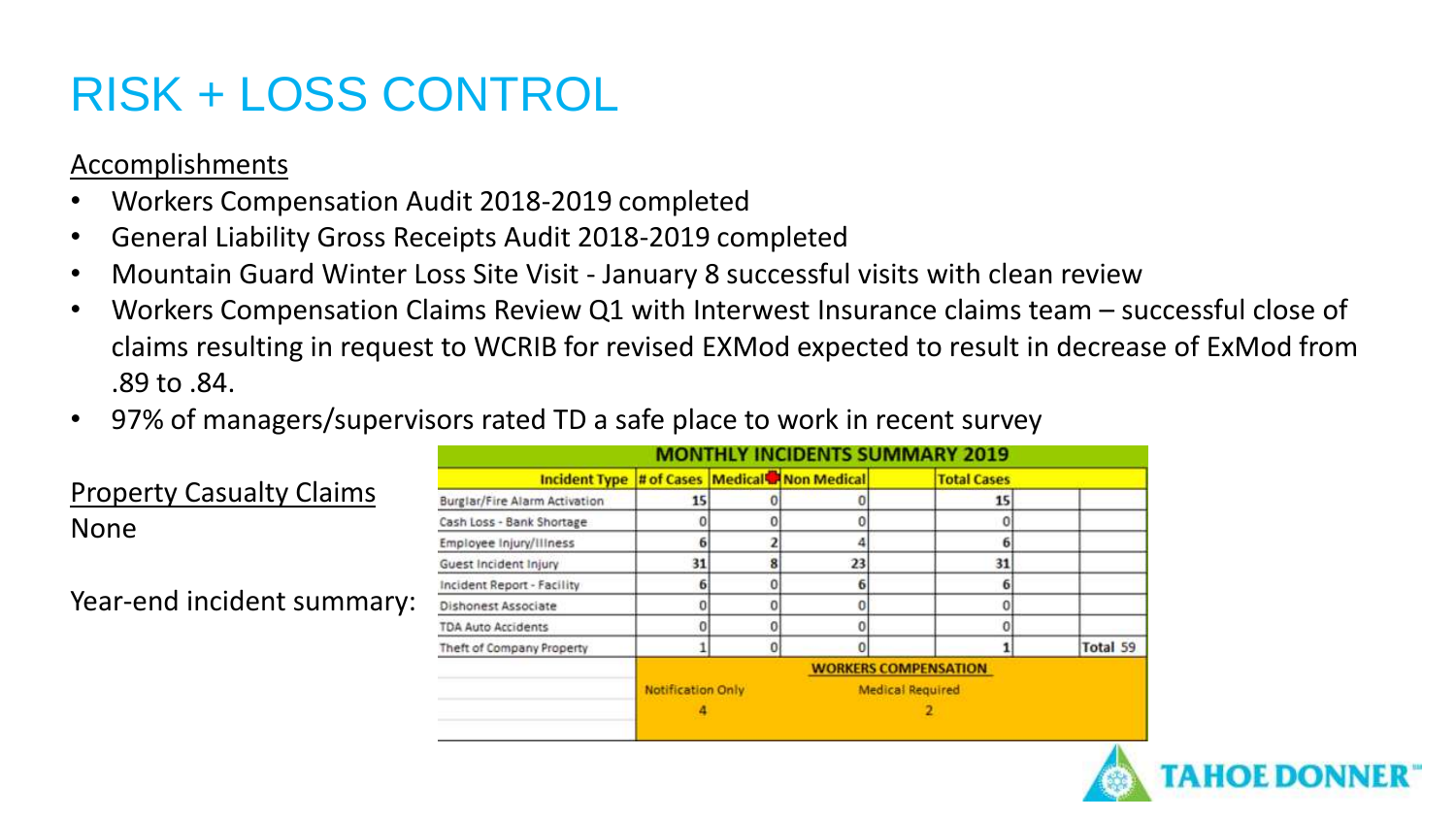# AGENCY COLLABORATION

#### Truckee Tahoe Airport District

The Truckee Airport District is in the beginning stages of developing a Land Management Plan. Annie Rosenfeld was invited to participate as a stakeholder/representative of Tahoe Donner for the project. A stakeholder's kickoff meeting was held December where they covered the purpose and goals of the project, timeline, and some general question and answer period. The next scheduled meeting is in the spring.

#### Town of Truckee Secondary Residential Units Ordinance Update

Following the Town Attorney's review of the State legislation, which states that jurisdictions need to have the new ADU requirements in place by January 1, the Town Council adopted an urgency ordinance to incorporate the new ADU standards into the Development Code.

#### Truckee Fire Protection District

At the time of adopting Ordinance 2019-2, the Truckee Fire Protection District advised the public they would complete a review of the ordinance to gauge effectiveness, allow for discussion on possible improvements, and receive public feedback. The district messaged to the community through SierraSun, the district's social media, and HOA contacts about the review and call for public comment.

Truckee Donner Public Utility District- See agenda item Public Safety Power Outage

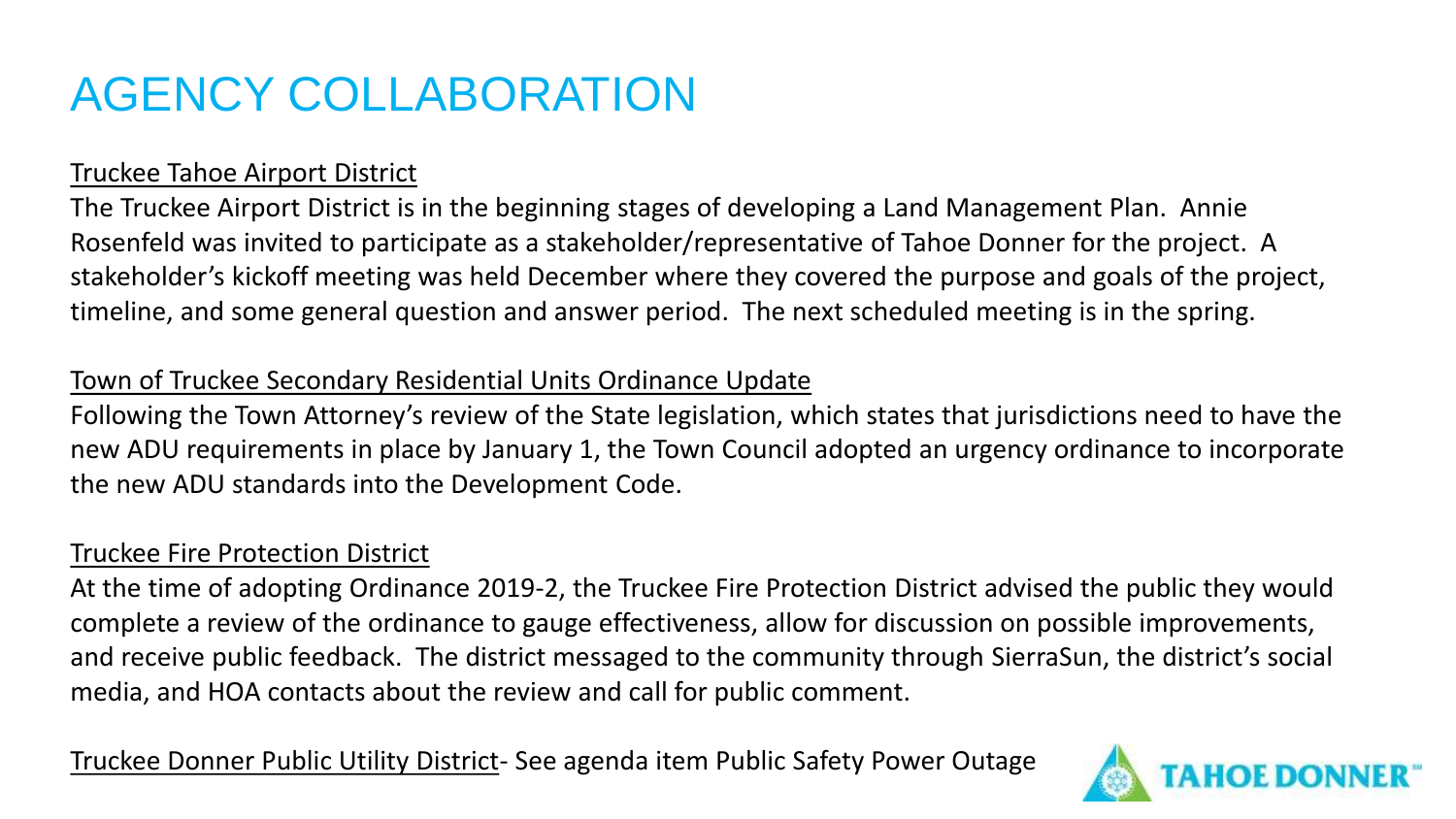### 2019 Financial – Operating Fund Results



See separate agenda topic – Q4 Financial Briefing for additional information

**Closed out the year with strong results.**

**NOR Favorable to last year \$850,000 and NORBO favorable to prior year \$391,000**

December was NOR was as positive \$2,464 (green bar too small to show)

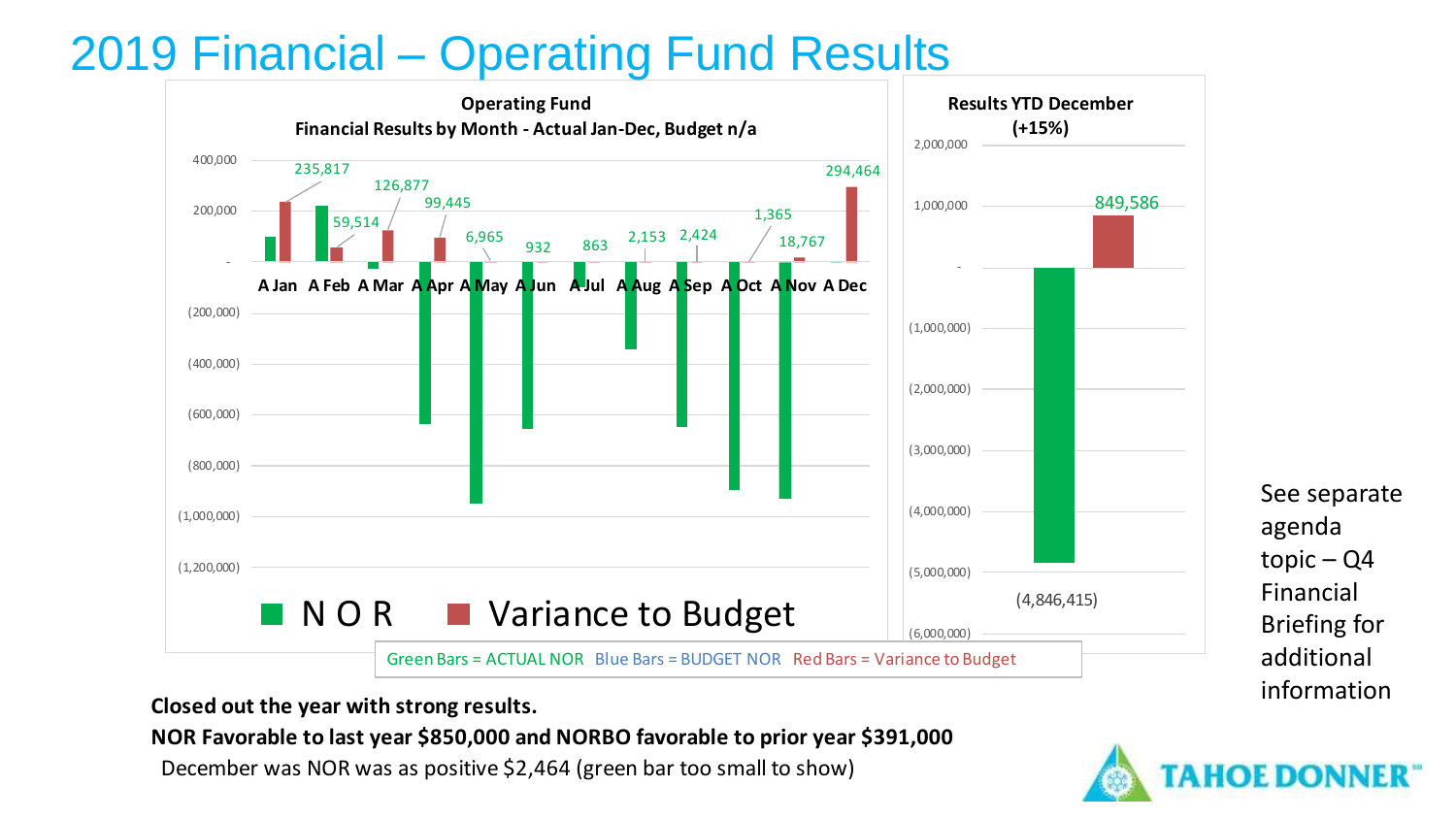### 2019 Financial Update – December Revenue Historical



*\$13 effective 1/1/2020*

*Costs 5.1%*

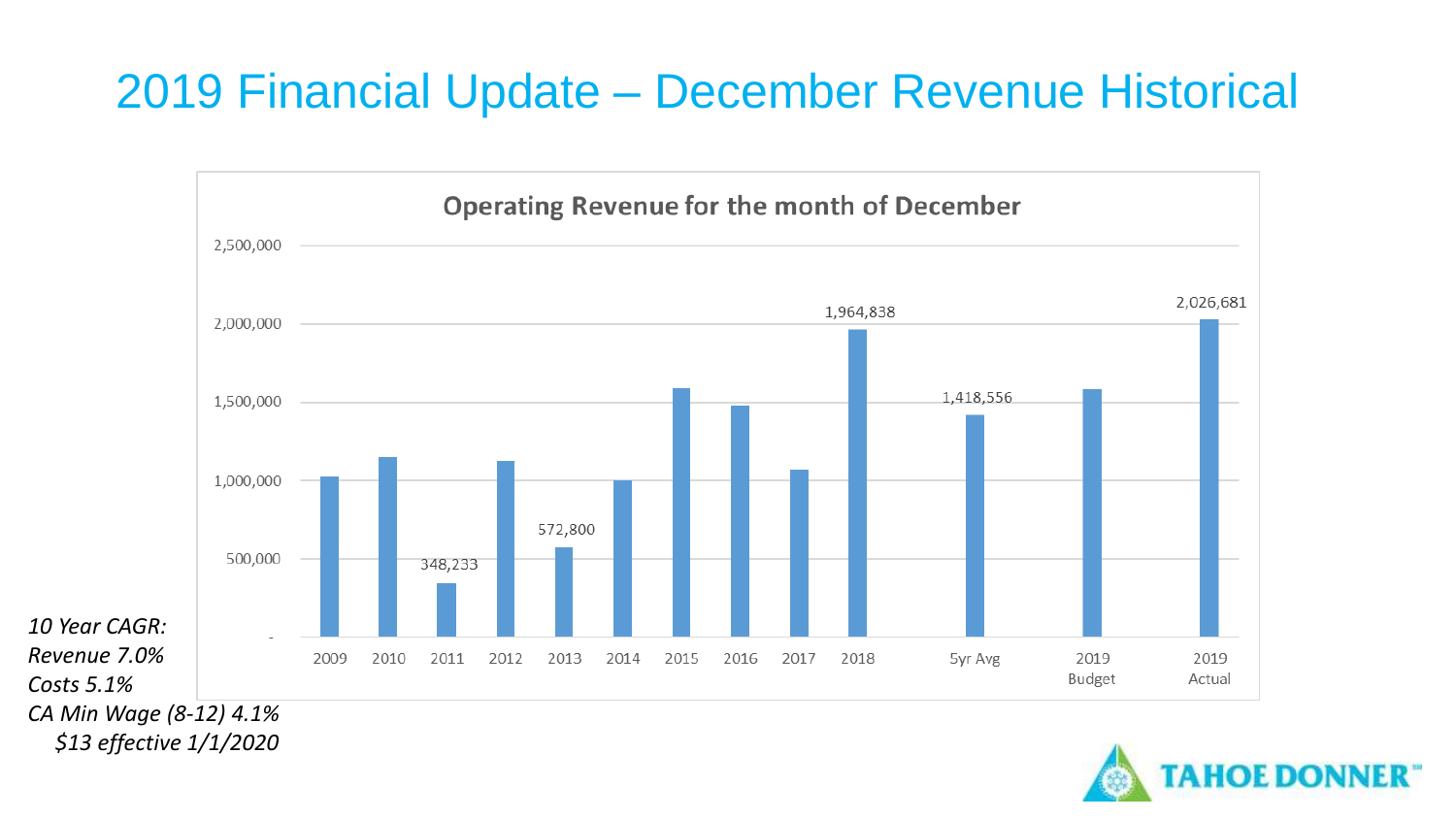### Director of Finance and Accounting - Keynotes

Tahoe Donner is now a 70 million dollar company. Total Assets at 12/31/2019 \$71.5 million Op Fd Net Operating Results - December beat budget by \$294,000! 2019 beat budget by \$850,000! 2019 record revenue of \$14.7 million, prior record \$13.4m(2018) *Record Revenue for December also. 2020 Budget is \$14.1m (and does not have \$1.2m of golf)*

Christmas Peak Period (16 days) was very good, as was last year.

Total revenue of \$2.2m up 1.5% (Pizza closed \$46k last year and added ACCafe dinners +28k) toPY Rev/Visits – DHSki +1%/-5% XCSki +22%/+29% Snowplay +3%/-0% Lodge -8%/-12%

Martin Luther King holiday Peak Period (3 days) was very good.

Total revenue of \$442,000 was up 13% to prior year and a new record (2017 425,000) toPY Rev/Visits – DHSki +18%/+30% XCSki +28%/+46% Snowplay +14%/+14% Lodge -6%/-30%

5501 Subcommittee meeting on December 1/28, Annual Audit fieldwork starts 2/10 - Audit Report released March – Annual Report to Members prep in early April for May TDNews release Finance Committee meeting and several meetings on FC Charter revisions 1099s / W-2s / 5501 / Q4 Yearend close / audit preparations Rolling the year, all reporting is a large project, as is finalize daily/monthly and uploading 2020 Budget Accounts Payable clerk position vacancy finding hard to fill Financial Analyst  $-1$ <sup>st</sup> interviews this past week

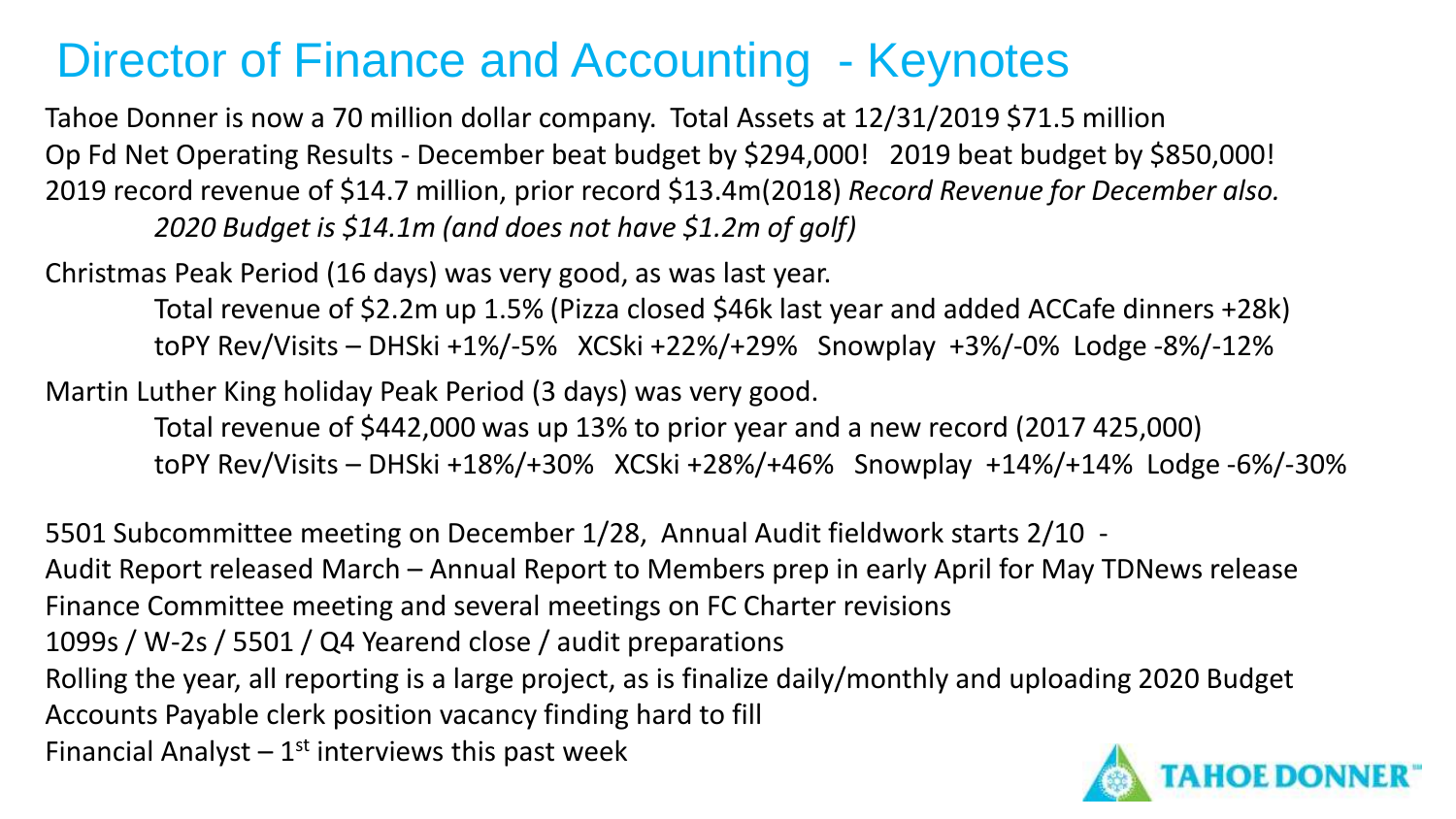# Director of Finance and Accounting - Keynotes

Information Technology

- Aspenware DP and IT Strategic Plan draft review pushed to February Board meeting  $\odot$
- All systems ran well over the two critical peak periods since last Board meeting  $\odot$
- Server software upgrades- Windows server 2008 was End Of Life, upgrading large project
- Workstations software upgrades- windows 7 to windows 10 pro, large project
- Trout creek setup IT WIP of installing the network equipment, digital signage, smart equipment, TV and automation touch panels
- EMV- Developing a RTP intergraded EMV solution to eliminate credit card security risks and the overhead of PCI compliance

Capital Projects

- See Capital Projects update, separate agenda item

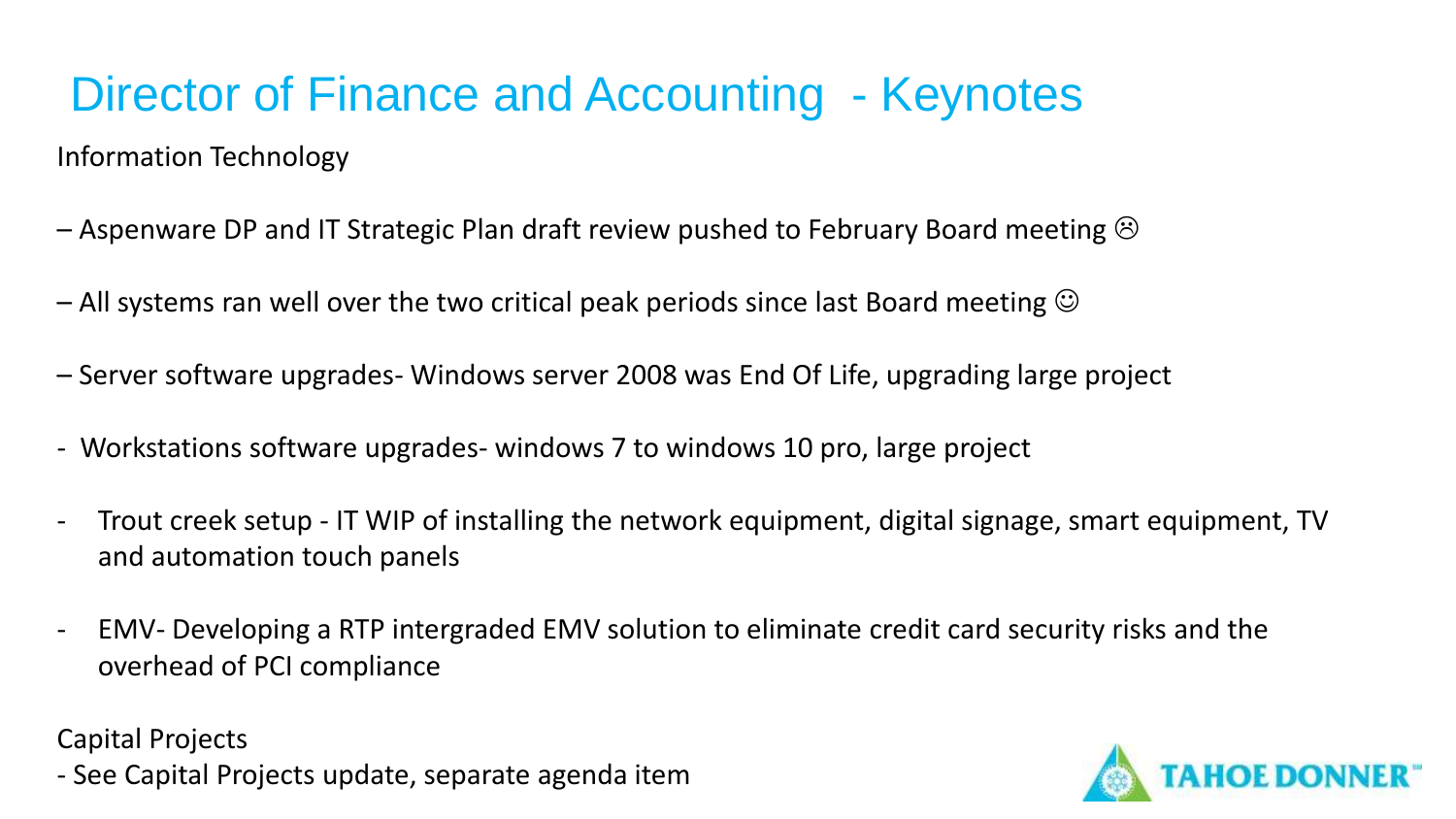### Director of Finance and Accounting - Keynotes

#### **Member Services**

- Continued implementation and training with Downhill Ski's adoption of Zendesk
- Develop cross training programs between Downhill Ski and Member Services to be more efficient, cross-train select marketing staff to serve as Member Services back-up for peak times

#### **Marketing, since last Board meeting:**

- Communications to support holiday events and programs across all amenities
- Jan / Feb TD News
- Winter campaign to support learn to ski programs and winter amenities
- Continued communications in support of Alder Creek Dinners and events
- Launched campaign in support of Giving Fund Speaker Series
- Working with Ski CA, TD safety department and Downhill to communicate safety month activities
- XC Photoshoot week of Jan 13. Photos to be featured in Feb. TD news.

#### **Marketing, notable upcoming items:**

- Trout Creek signage working with Jon, Ali and Kyle
- Edi-Bol For Good, Elections communications, and Summer Camps campaigns
- March TD News
- Continued winter campaign to support winter amenities